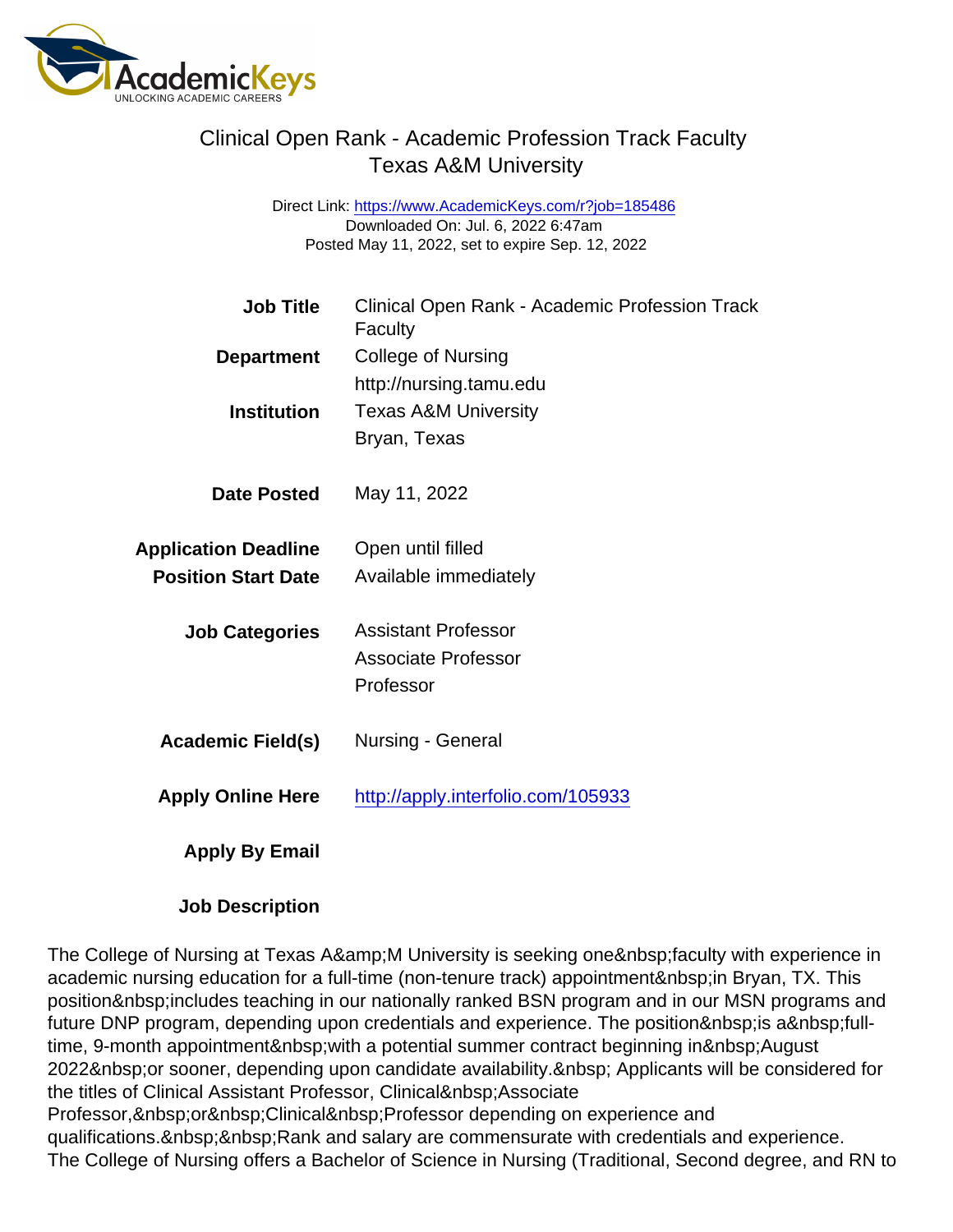Direct Link: <https://www.AcademicKeys.com/r?job=185486> Downloaded On: Jul. 6, 2022 6:47am Posted May 11, 2022, set to expire Sep. 12, 2022

BSN), MSN-Family Nurse Practitioner, MSN-Nursing Education, and MSN-Forensic Nursing degree programs. Future plans include DNP and PhD programs. We are a growing college within Texas A&M University with programs located in Bryan, Texas (primary location) and Round Rock, Texas.

The College of Nursing is one of five colleges that comprise the Texas A& M Health Science Center. Drawing from our vast network of scientists, educators and clinical partners, we educate highly qualified graduates who are equipped to address the health needs of an ever-changing population in Texas, the nation, and the world. Texas A&M University is located in the twin cities of Bryan and College Station, TX. Texas A&M University is home to over 64,000 students and is a member of the prestigious Association of American Universities.

Job Responsibilities

Successful applicants will teach in the classroom and online, select and manage clinical learning experiences including clinical simulation, provide clinical supervision, advise students, prepare course materials and examinations, and evaluate student performance. Faculty serve the college and the profession and engage in scholarly activities. Faculty practice options are supported for APRNs and other clinical nursing roles as relevant. Faculty with & nbsp; interprofessional practice experience, population health expertise, or pharmacology instruction experience are of particular interest (not required). Faculty committed to diversity, equity and inclusion are desired.

The anticipated started date is&nbsp:8/01/2022.

**Qualifications** 

Required Education:

Earned doctorate (DNP or PhD) in nursing. PhD in a related field is acceptable with at least one graduate degree in nursing.

Required Registrations:

Certifications and Licenses:

Candidate must be eligible for a Texas RN and/or APRN license depending upon credentials. Required Knowledge/Skills/Abilities:

Experience teaching face-to-face and online at the baccalaureate level or higher level in nursing Experience in a clinical specialty area of nursing

Experience in rural nursing or nursing care of underserved populations

Strong writing, public speaking, and presentation skills

Ability to lead as well as to function as a strong collaborator on interprofessional teams Highly organized

Professional demeanor

Ability to multi-task and establish effective working relationships

Commitment to Diversity, Equity and Inclusion

Knowledge and understanding of the mission and role of the Land Grant University System Application Instructions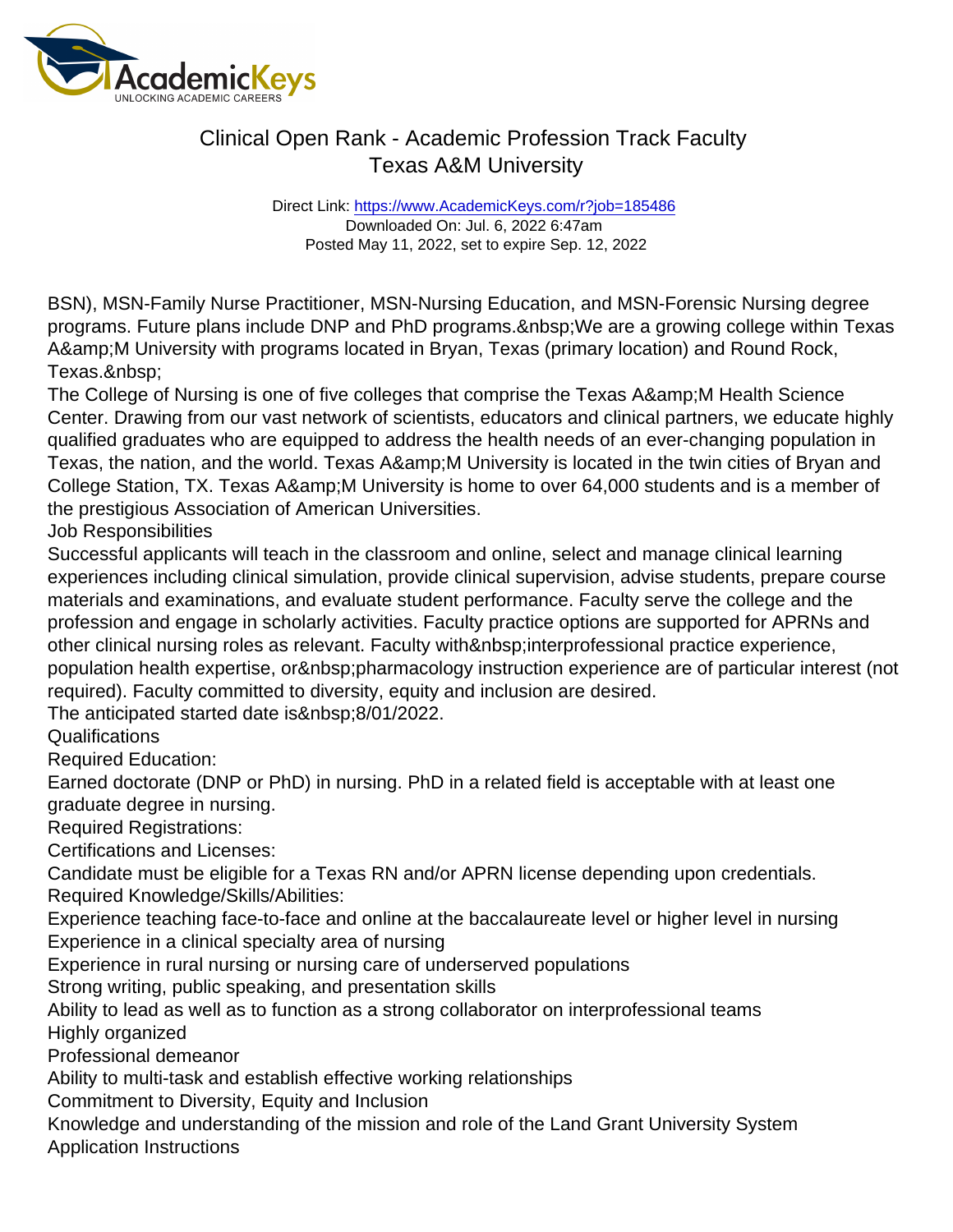Direct Link: <https://www.AcademicKeys.com/r?job=185486> Downloaded On: Jul. 6, 2022 6:47am Posted May 11, 2022, set to expire Sep. 12, 2022

Interested applicants must apply through the Texas A&M University faculty job board hosted by Interfolio at http://apply.interfolio.com/105933 and upload the following:

Cover letter

A current curriculum vita that includes a list of list of courses taught including format (e.g., face to face, online, hybrid)

Teaching, Scholarship and Service Statement (3 pages) Diversity, Equity and Inclusion Statement (1 page) Contact information for three professional references

If you have questions about the advertisement please contact Mike Liske at liske@tamu.edu. &nbsp:

#### EEO/AA Policy

Texas A& M University is committed to enriching the learning and working environment for all visitors, students, faculty, and staff by promoting a culture that embraces inclusion, diversity, equity, and accountability. Diverse perspectives, talents, and identities are vital to accomplishing our mission and living our core values.

Equal Opportunity/Affirmative Action/Veterans/Disability Employer committed to diversity.

Contact Information

Please reference Academickeys in your cover letter when applying for or inquiring about this job announcement.

Contact Mike Liske College of Nursing Texas A&M University 8447 Riverside Parkway Bryan, TX 77807